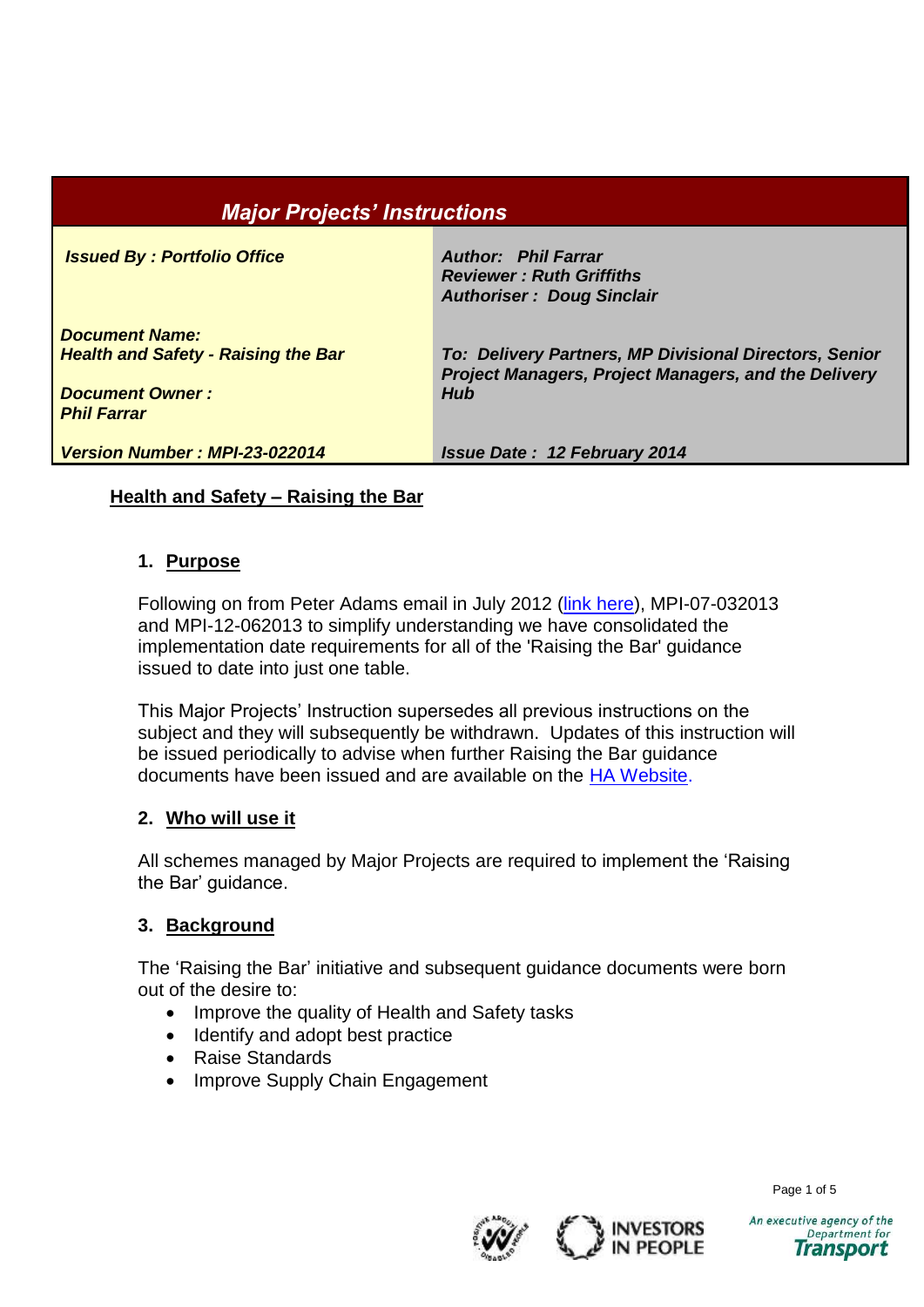### **4. Procedure**

Each 'Raising the Bar' document has a version and issue date on the front cover. All documents are posted on the [HA Website.](http://www.highways.gov.uk/publications/major-projects-delivery-hub-health-safety-action-group)

The expectation is for 'Raising the Bar' guidance documents to be considered and implemented on sites within six months from a documents version date.

To enable this implementation, each site / delivery partner is required to compare existing working practices with the 'Raising the Bar' guidance issued and ensure where applicable the 'minimum requirements' within the guidance are complied with. The 'desirable' element of the guidance must also be considered and applied if deemed appropriate. Not every document has minimum and desirable requirements specified but these must also be considered and applied where practicable.

Implementation will be formally tested by the independent audit process.

During the 12 months from the date of issue implementation of the guidance will lead to an increased independent audit score in those areas being awarded. After 12 months the 'raising the bar' document requirements will be considered as 'normal' and scores will revert to 'satisfactory' as we look to raise the bar further again.

Project Teams can use the following tools to help implement and assess their own implementation:

a. Safety Excellence Wheel

When project teams are completing the safety excellence wheel they should make an assessment of how effectively the 'Raising the Bar' guidance has been implemented. This can be recorded in the 'Communication and Information' section under use of HA safety toolkit.

b. HA Monthly Health and Safety Leadership Tours

The implementation of 'Raising the Bar' guidance should be assessed during these safety tours which can be used as evidence of applying best practice in respective sections and reflected in scores accordingly.

The latest 'Raising the Bar' documents issued and their implementation requirements are documented in the table below:

| <b>Raising the Bar Document</b> | <b>Date</b><br>Launched | Date<br>Implementatio<br>n Expected | Date reverts to<br><b>Minimum</b><br><b>Expectation</b> |
|---------------------------------|-------------------------|-------------------------------------|---------------------------------------------------------|
| B <sub>1</sub>                  |                         |                                     |                                                         |
| <b>Plant Equipment v04</b>      |                         |                                     |                                                         |

Page 2 of 5





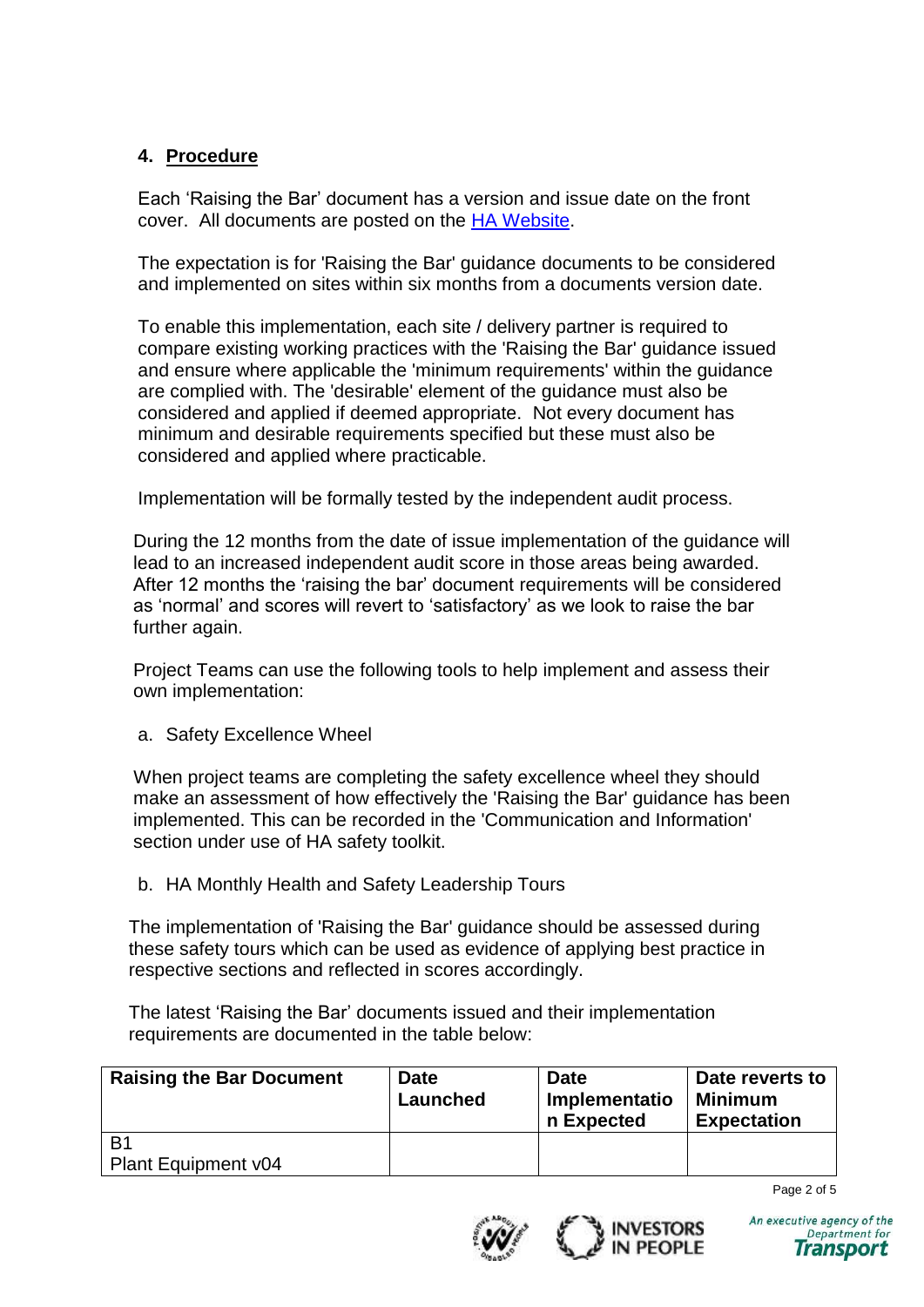| B1.01                            |             |               |             |
|----------------------------------|-------------|---------------|-------------|
| 180° excavator/loader (JCB3CX    |             |               |             |
| etc)                             | August 12   | February 13   | August 13   |
| B1.02                            |             |               |             |
| Forward and side tipping         |             |               |             |
| dumper                           | August 12   | February 13   | August 13   |
| B1.03                            |             |               |             |
| Mini excavator                   | August 12   | February 13   | August 13   |
| B1.04<br>Tracked 360° excavator  | August 12   | February 13   | August 13   |
| B1.05                            |             |               |             |
| Wheeled 360° excavator           | August 12   | February 13   | August 13   |
| B1.06                            |             |               |             |
| Crawler crane                    | November 12 | <b>May 13</b> | November 13 |
| B <sub>1.07</sub>                |             |               |             |
| Lorry loader crane               | November 12 | <b>May 13</b> | November 13 |
| B1.08                            |             |               |             |
| Mobile elevated working          |             |               |             |
| platform                         | November 12 | <b>May 13</b> | November 13 |
| B1.09                            |             |               |             |
| Mixer truck                      | November 12 | <b>May 13</b> | November 13 |
| B <sub>1.10</sub>                |             |               |             |
| Telehandler                      | November 12 | <b>May 13</b> | November 13 |
| B1.11                            | March 13    |               | March 14    |
| Compressors/air systems<br>B1.12 |             | September 13  |             |
| Road sweeper/collector           | March 13    | September 13  | March 14    |
| B <sub>1.13</sub>                |             |               |             |
| Tipper rigid or articulated      | March 13    | September 13  | March 14    |
| B1.14                            |             |               |             |
| Concrete pump                    | March 13    | September 13  | March 14    |
| B1.15                            |             |               |             |
| Mobile crane                     | March 13    | September 13  | March 14    |
| B1.16                            |             |               |             |
| Concrete extrusion machines      | June 13     | December 13   | June 14     |
| B1.17                            |             |               |             |
| Mobile crusher                   | June 13     | December 13   | June 14     |
| B1.18                            |             |               |             |
| Ride on compaction roller        | June 13     | December 13   | June 14     |
| B1.19                            |             |               |             |
| <b>Tracked dozer</b>             | June 13     | December 13   | June 14     |
| B1.20                            |             |               |             |
| Wheeled loading shovel           | June 13     | December 13   | June 14     |
| B <sub>1.21</sub>                |             |               |             |
| <b>Volumetric Concrete Mixer</b> |             |               |             |
| <b>Trucks</b>                    | November 13 | May 14        | November 14 |
| <b>B2</b>                        | July 12     | January 13    | July 13     |

Page 3 of 5



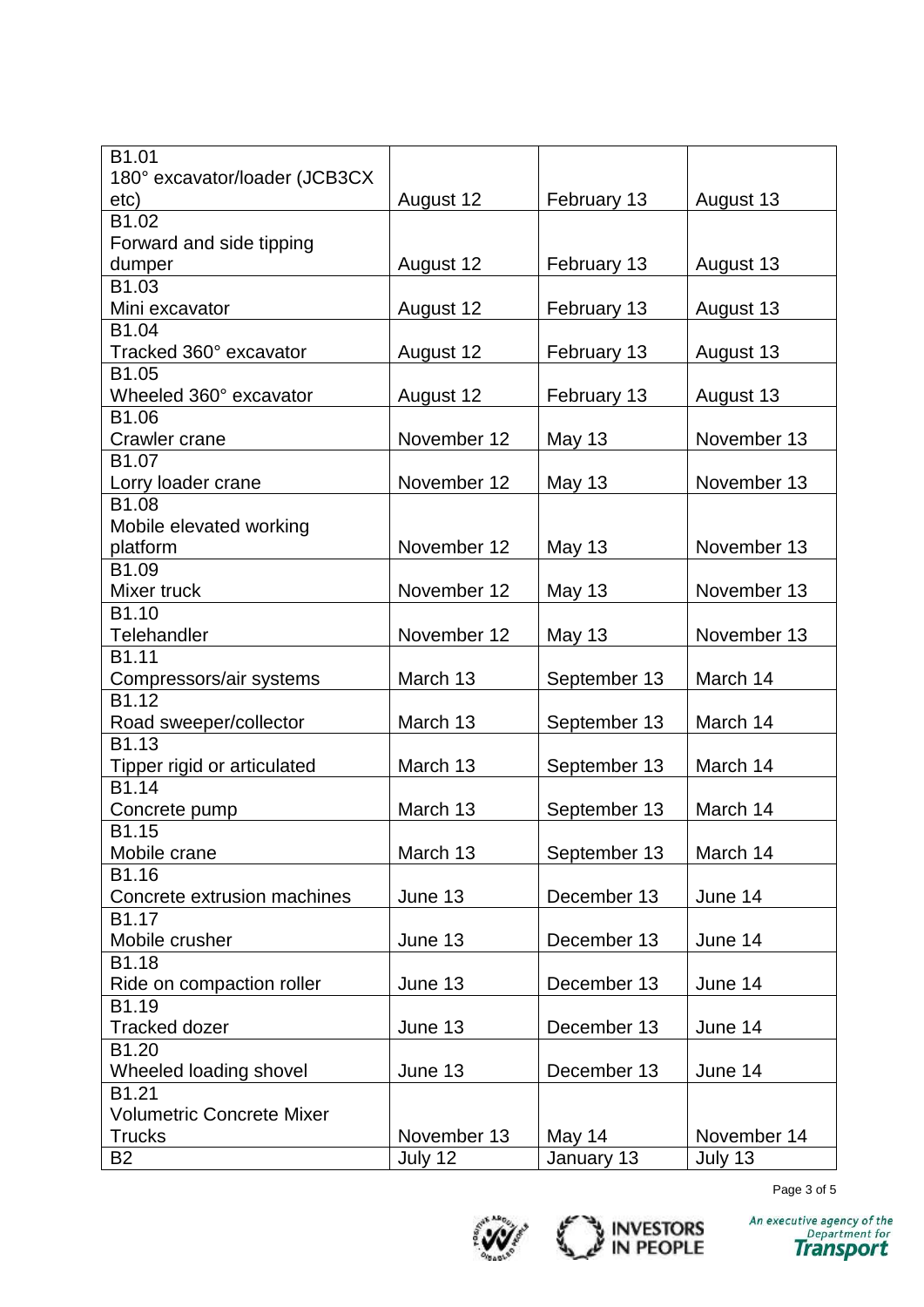| <b>Traffic Management Entry Exit</b>   |              |               |              |
|----------------------------------------|--------------|---------------|--------------|
| B <sub>3</sub>                         |              |               |              |
| Man Machine Interface                  | July 12      | January 13    | July 13      |
| <b>B4</b>                              |              |               |              |
| <b>Temporary Safety Barrier</b>        | July 12      | January 13    | July 13      |
| B <sub>5</sub>                         |              |               |              |
| <b>Behavioural Based Safety</b>        | November 12  | May 13        | November 13  |
| B <sub>6</sub>                         |              |               |              |
| <b>Caravan Temporary Sleeping</b>      |              |               |              |
| Accommodation                          | November 12  | <b>May 13</b> | November 13  |
| B7                                     |              |               |              |
| <b>Overhead Structure Protection</b>   | November 12  | <b>May 13</b> | November 13  |
| B <sub>8</sub>                         |              |               |              |
| <b>Manual Handling</b>                 | March 13     | September 13  | March 14     |
| B <sub>9</sub>                         |              |               |              |
| Service Avoidance v02                  | March 13     | September 13  | March 14     |
| <b>B10</b>                             |              |               |              |
| <b>Communication of Risk</b>           | March 13     | September 13  | March 14     |
| <b>B11</b>                             |              |               |              |
| Influencing Driver behaviour           | June 13      | December 13   | June 14      |
| <b>B12</b>                             |              |               |              |
| <b>Occupational Health</b>             | June 13      | December 13   | June 14      |
| <b>B13</b>                             |              |               |              |
| <b>Excavations Protection - Access</b> |              |               |              |
| Egress                                 | June 13      | December 13   | June 14      |
| <b>B14</b>                             |              |               |              |
| <b>Slip Trip Fall</b>                  | June 13      | December 13   | June 14      |
| <b>B15</b>                             |              |               |              |
| Task lighting                          | August 13    | February 14   | August 14    |
| <b>B16</b>                             |              |               |              |
| Working at height                      | September 13 | March 14      | September 14 |
| <b>B17</b>                             |              |               |              |
| <b>Traffic Marshalls</b>               | October 13   | April 14      | October 14   |
| <b>B18</b>                             |              |               |              |
| <b>Dust Control</b>                    | November 13  | May 14        | November 14  |
| <b>B19</b>                             |              |               |              |
| <b>Noise Control</b>                   | November 13  | May 14        | November 14  |
| <b>B20</b>                             |              |               |              |
| <b>Transport &amp; Logistics</b>       |              |               |              |
| Management                             | November 13  | May 14        | November 14  |
| <b>B21</b>                             |              |               |              |
| Lean Health & Safety                   | November 13  | May 14        | November 14  |

Please contact Phil Farrar or Alan Mortimer with any queries.





Page 4 of 5